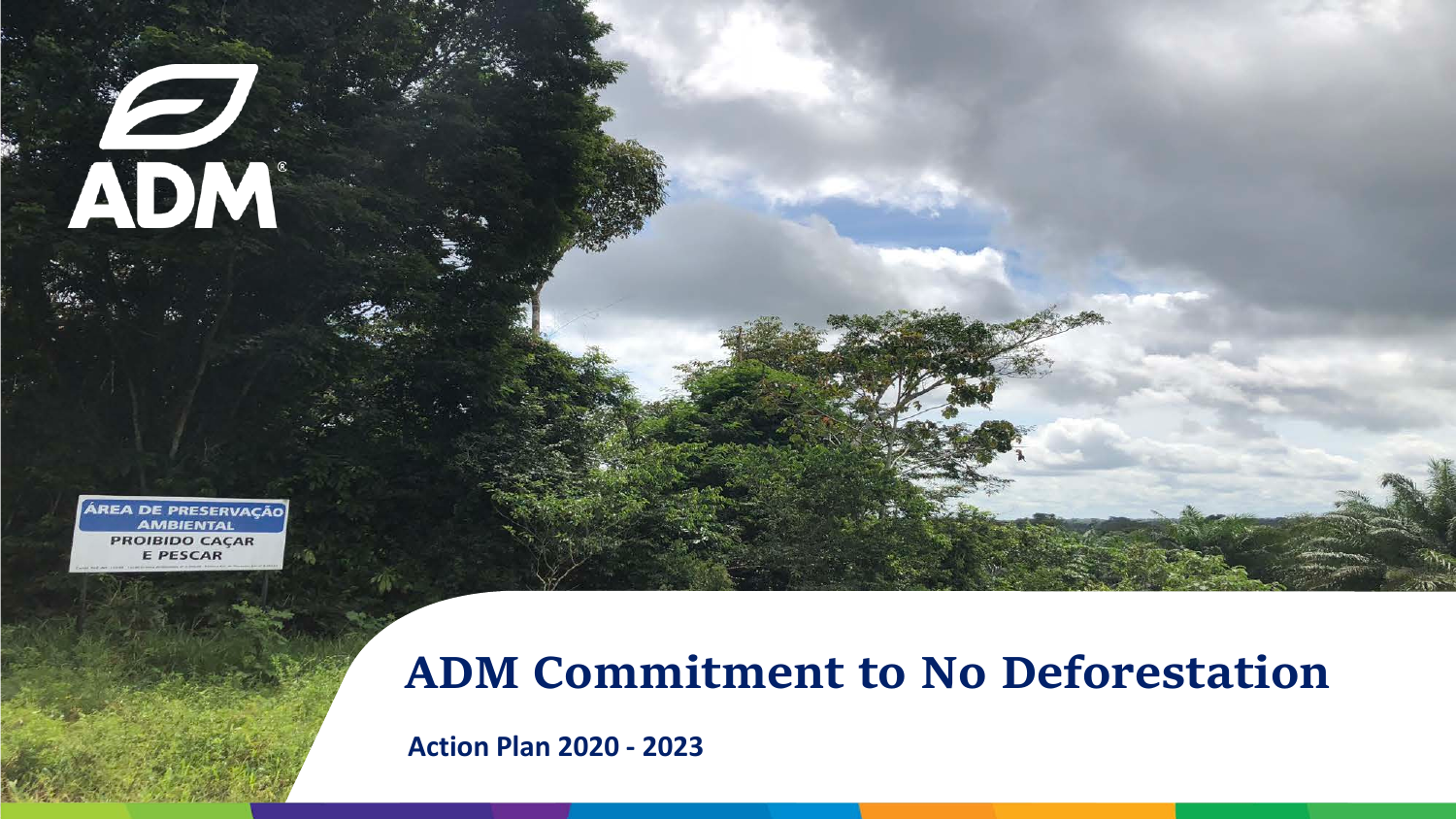### Introduction

In March 2015, ADM committed to its No Deforestation, No Peat, and No Exploitation (NDPE) policy for its soy and palm oil supply chains. Since then, ADM has taken several steps in its palm sustainability journey and has been working diligently with its stakeholders and suppliers to keep advancing in this journey.

This new action plan will guide ADM on how to achieve its commitments and implement its policies through its goals, actions, and structured reporting and tracking of KPIs.

This action plan will cover four pillars of ADM's sustainability work with regards to its palm supply chain:

- 1. Supply chain traceability assessment
- 2. Supplier engagement
- 3. Monitoring & verification
- 4. Reporting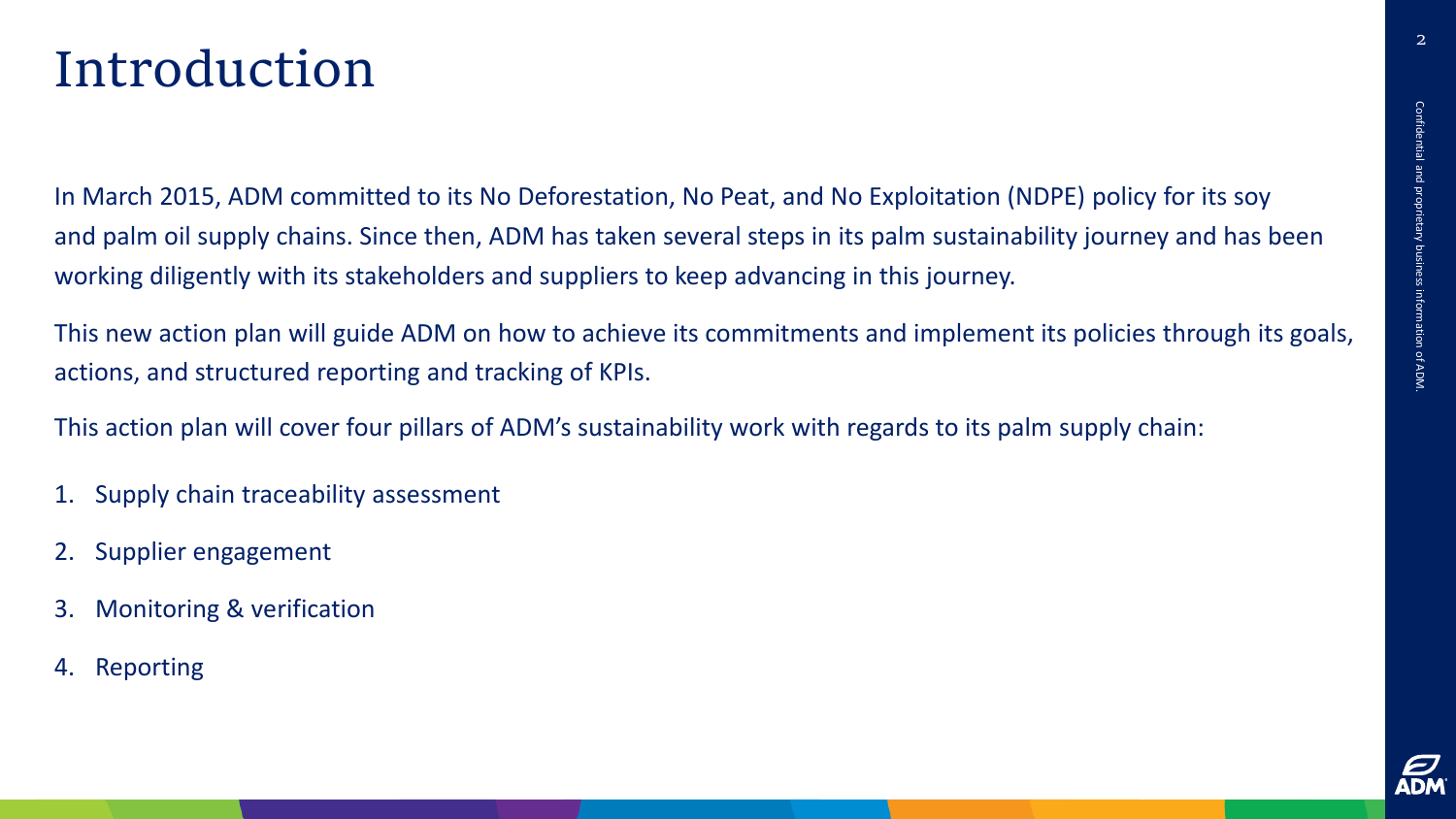# Our Palm Sustainability Journey



E<br>ADM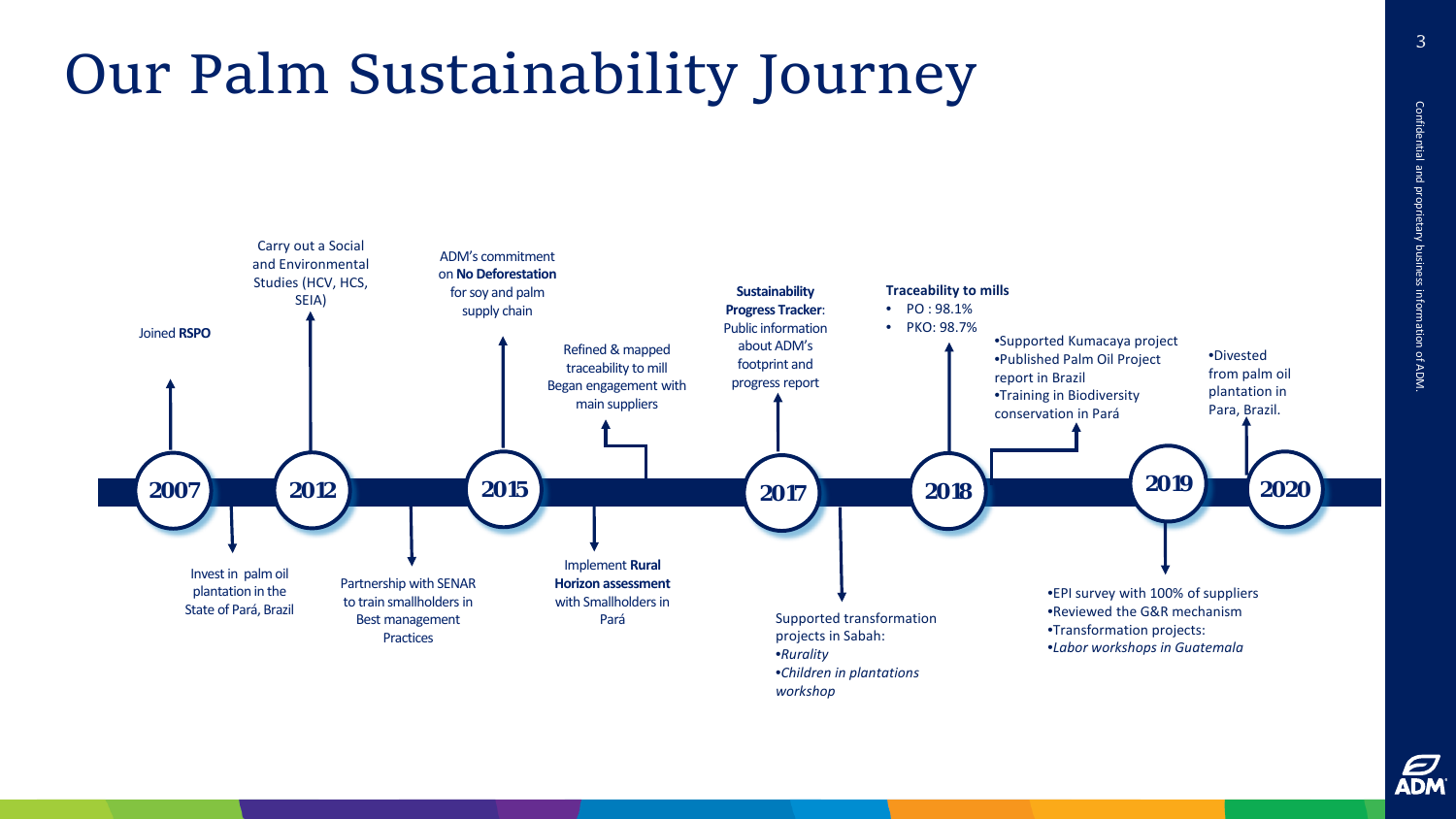### Our Palm Footprint



**Europe**

Processing facilities in Europe

Facilities managed by Olenex

#### **North America**

Processing facilities in the USA

Facility managed by Stratas Foods

4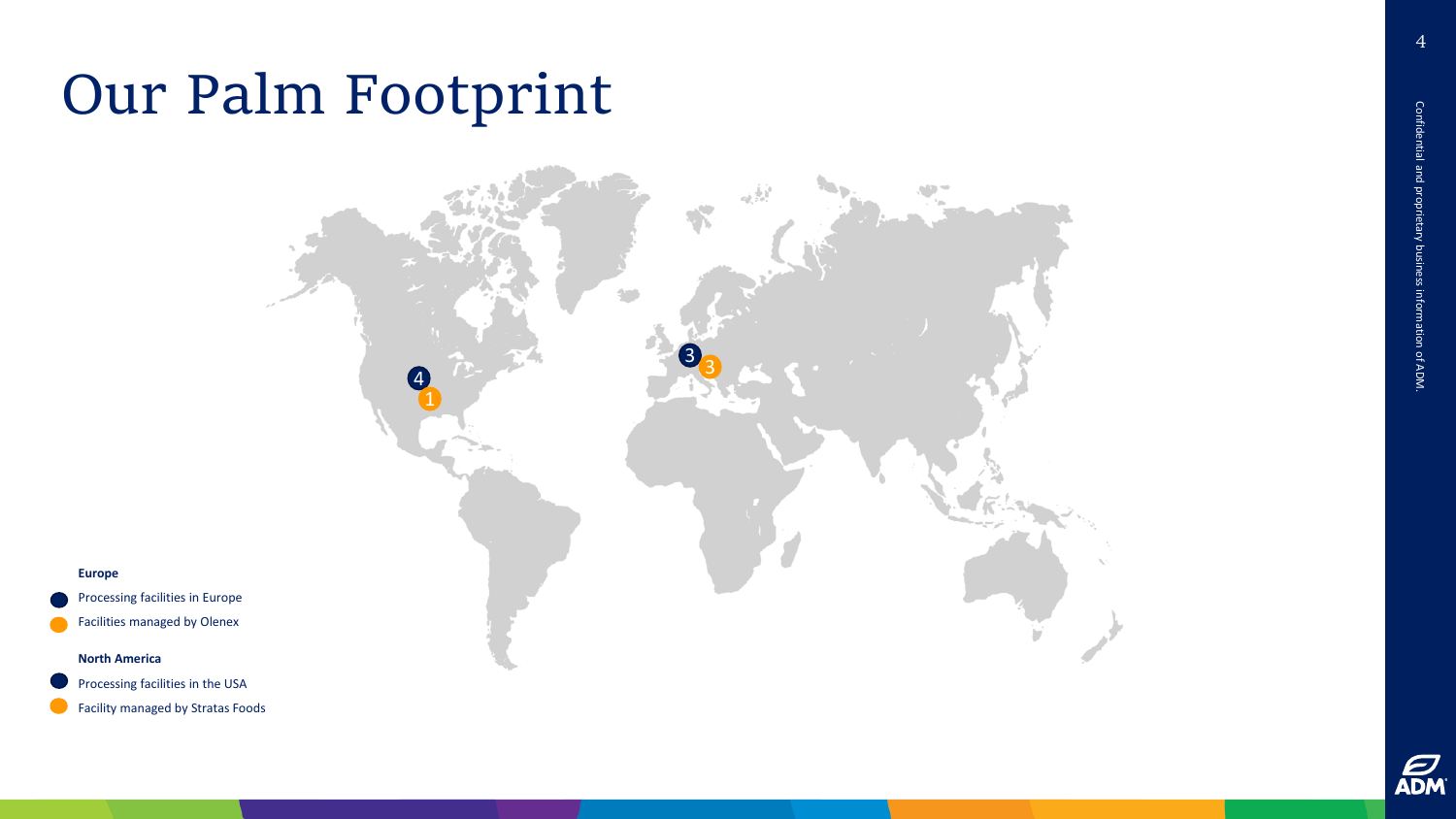### Action Plan



#### **Supply Chain Traceability**

- Map ADM's palm supply chain
- Traceability to mill and plantation
- Supply base risk assessment

#### **Supplier Engagement**

- Supplier Expectations
- Grievance Mechanism
- Support Projects to Address Social and Environmental Issues

#### **Monitoring & Verification**

- ADM Palm Supplier Scorecard
- Tracking Continuous Improvement
- NDPE compliance



#### **Reporting**

- Communication on Progress Report
- Disclose relevant information about ADM's palm supply chain
	- Initiate the NDPE Integrated Reporting Framework (IRF) process

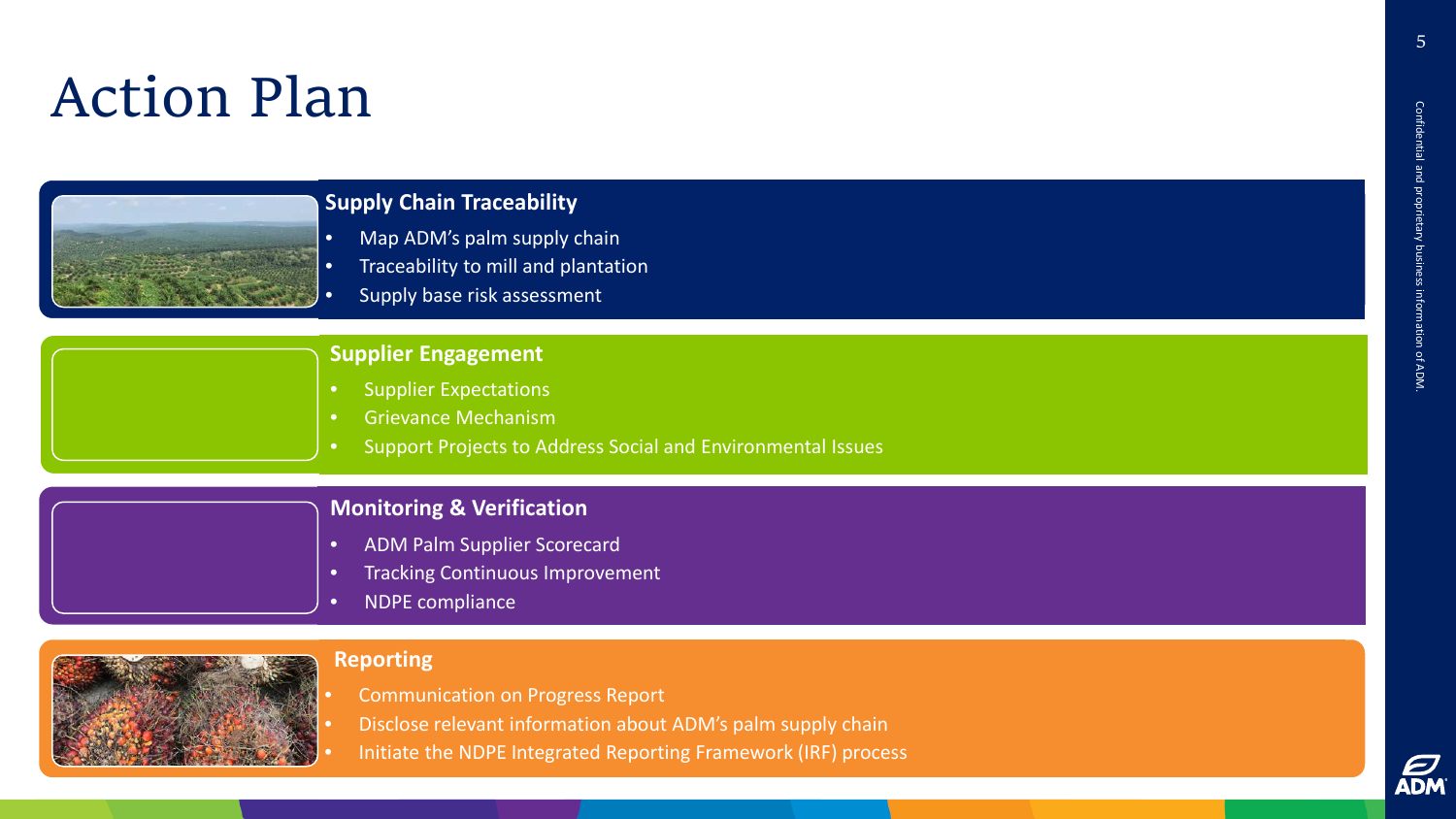# Supply Chain Traceability

#### **Goal**

• Maintain high visibility into ADM's palm supply chain to reduce deforestation risk.

#### **Actions**



- Publish traceability information based on direct suppliers' disclosures semi-annually.
- Engage with suppliers to further improve traceability to plantations in high-risk areas.
- Conduct risk assessments for ADM's mill list with the PALM Risk Tool from Global Forest Watch (GFW).
- Develop action plans for high-risk areas.
- Obtain third-party verification of publicly-disclosed mill list.

- Traceability scores of palm oil/palm kernel oil to mill and plantation by geography.
- Number of direct suppliers and refineries per reporting period.
- Number of indirect mills identified in supply chain per reporting period.
- Number or percentage of mills listed by forest-related risk level per reporting period.
- Number or percentage of high-risk mills that are covered by action plans.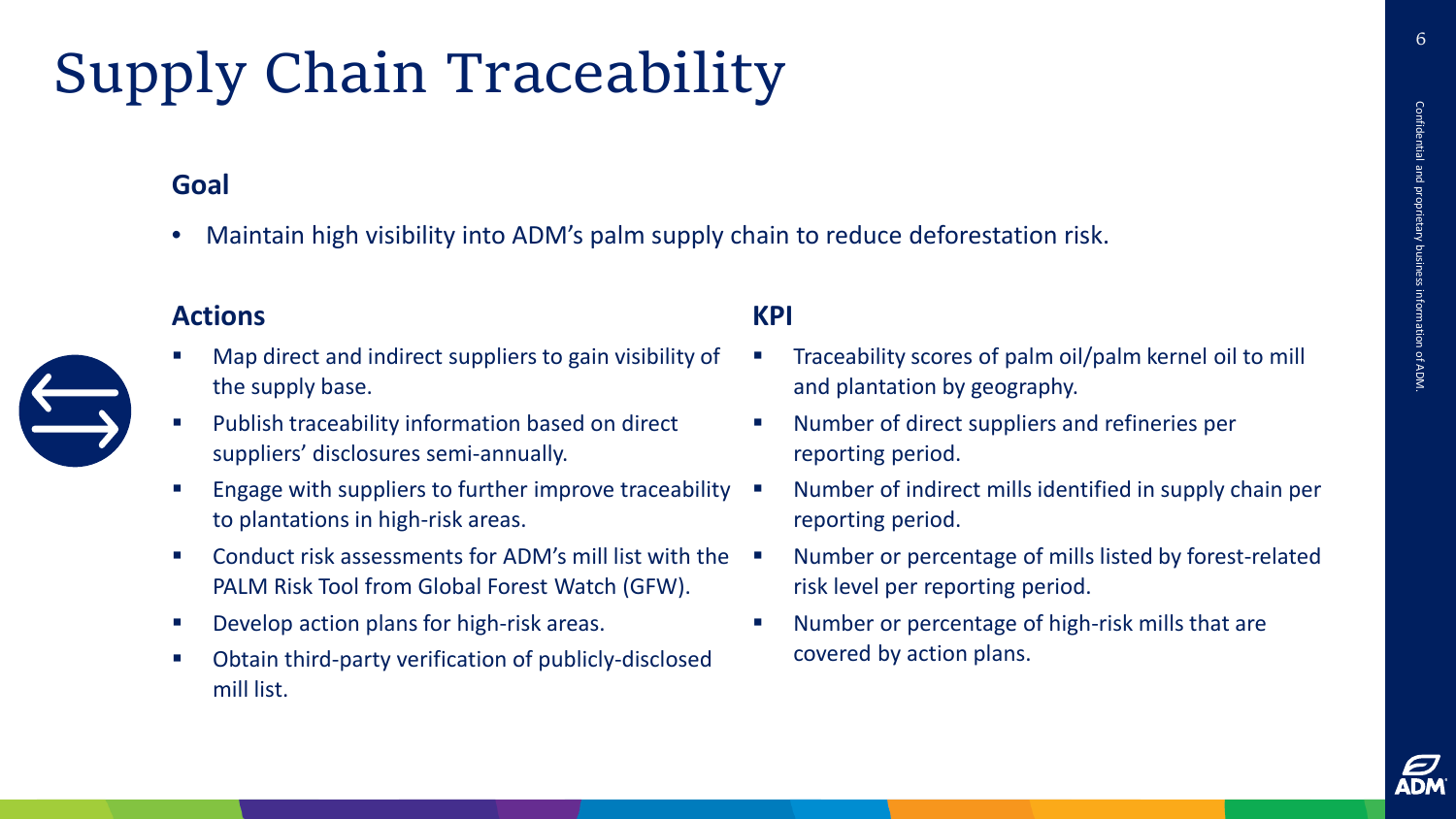7

## Supplier Engagement

#### **Goal**

- Source from suppliers committed to responsible sourcing of palm oil.
- Provide a transparent process for stakeholders to share concerns related to ADM's palm oil supply chain.



#### **Actions**

- **Engage with direct suppliers on responsible sourcing** implementation progress.
- Investigate allegations and grievances raised by stakeholders according to ADM's grievance protocol.
- Disclose progress and results of investigations through the updated log of grievances and resolutions.

- Number or percentage of direct suppliers committed to responsible sourcing of palm oil aligned with ADM's policy.
- Average score of supplier Grievance Management System
- Number or percentage of direct suppliers with an implementation plan for responsible sourcing of palm oil.
- Number or percentage of grievances by category: under investigation, monitoring, suspended, closed.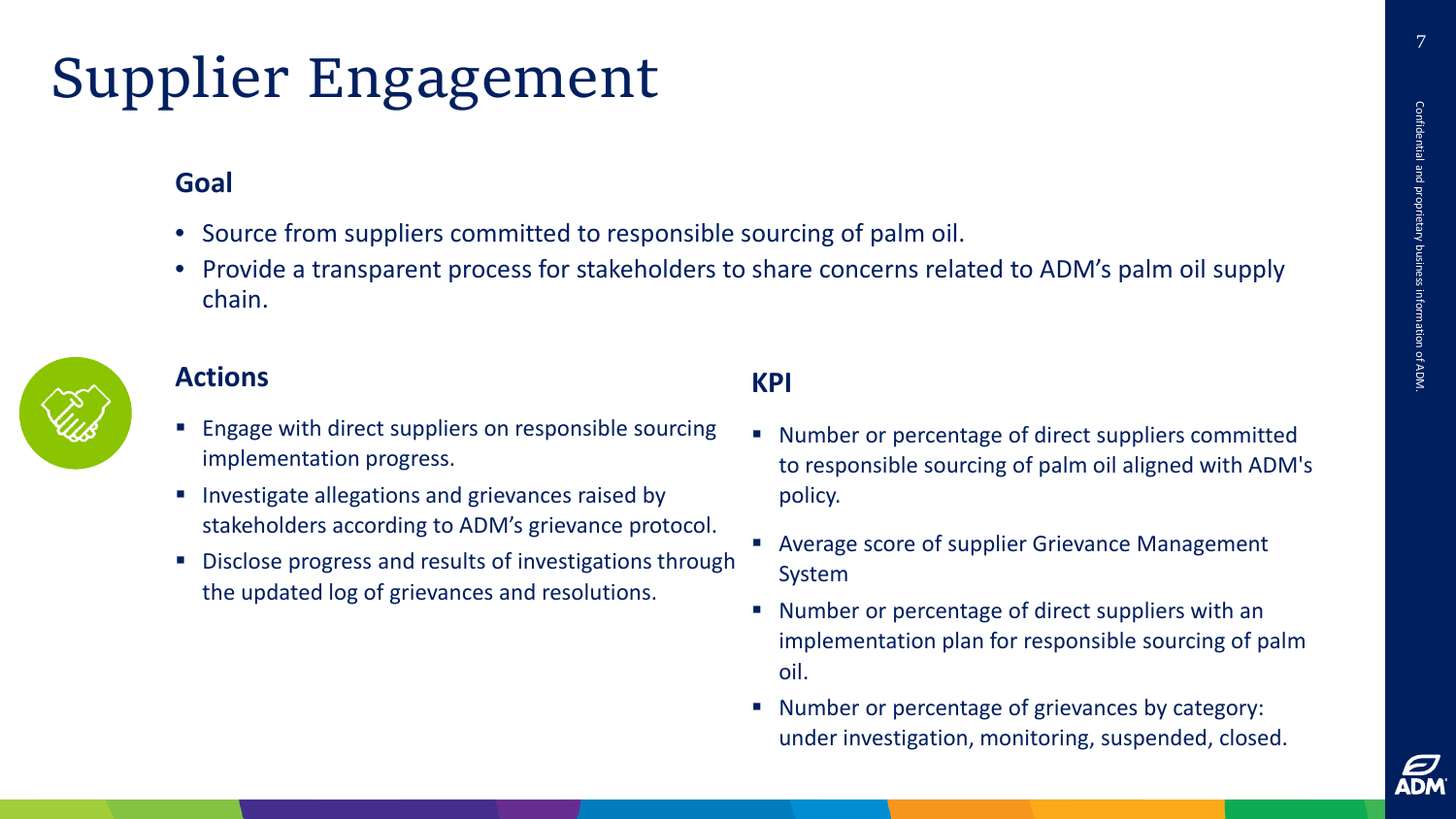### Supplier Engagement

#### **Goal**

• Enhance ADM's palm oil supply chain through innovative partnerships to address social and environmental challenges in high risk/priority sourcing landscapes and support best practices on the ground.



#### **Actions**

- Support projects and initiatives in high-risk/priority sourcing landscapes along the palm oil supply chain that aim to
	- $\triangleright$  Promote sustainable agricultural practices
	- $\triangleright$  Encourage efforts to protect forests and biodiversity
	- $\triangleright$  Address labor and human right issues
	- $\triangleright$  Improve livelihoods of smallholders and communities

- **Maintain a Project Impact Tracker, reflecting** achievements and challenges of field activities
- Define, monitor, and disclose KPIs specific to each project, such as the number of trainings carried out, number of smallholders reached, etc.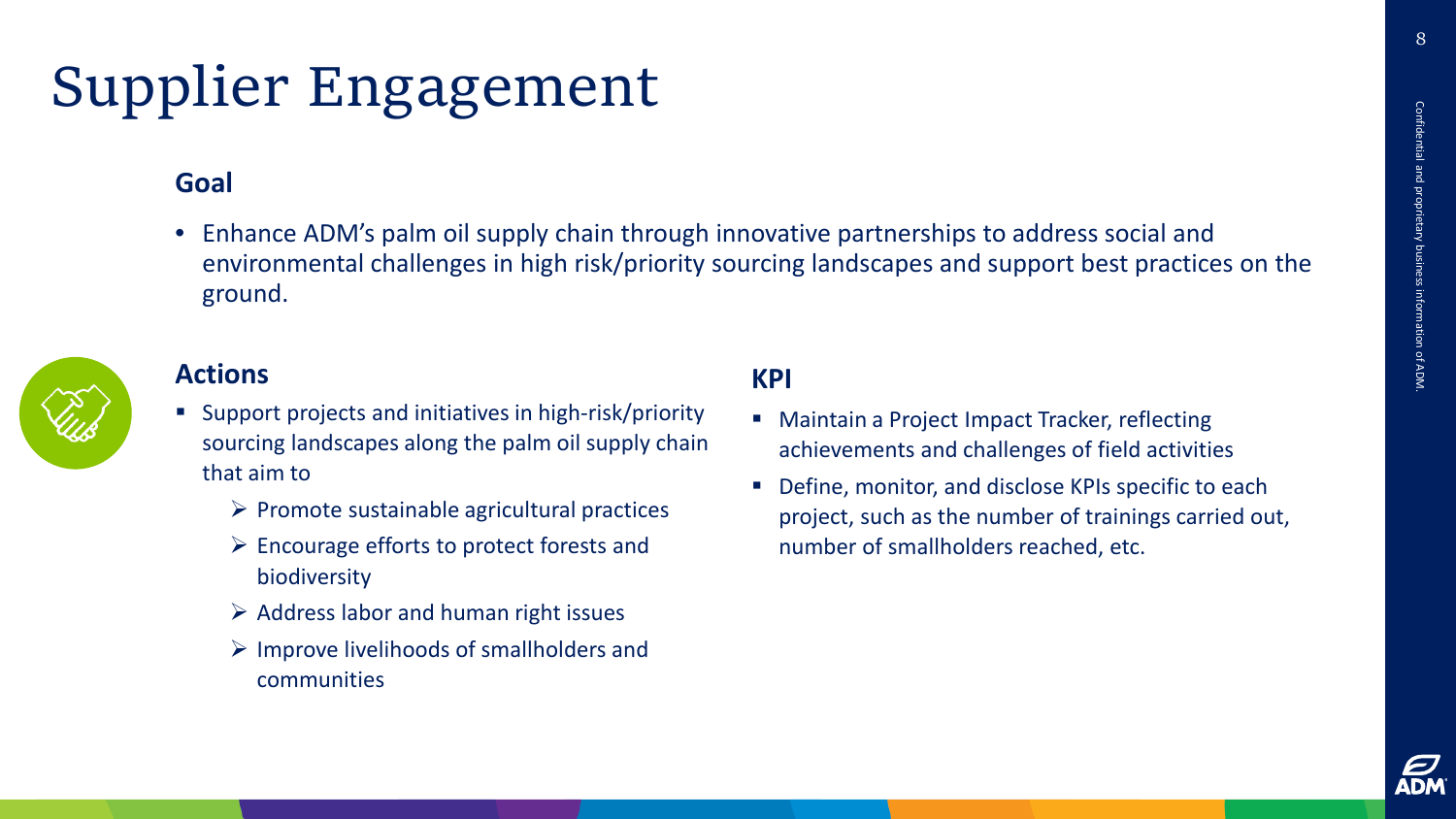9

## Monitoring & Verification

#### **Goal**

• Monitor and verify direct suppliers' management and control systems are appropriate to achieve responsible sourcing of palm oil.



#### **Actions**

- Assess direct suppliers' monitoring and control systems through the Palm Supplier Scorecard, periodically.
- Ensure high-risk sourcing areas in ADM's supply base are being actively monitored.
- Address non-compliances where necessary. Possible actions to supplier non-compliance are engagement, suspension, or exclusion.
- Track and engage with suppliers to drive continuous improvement.

- Average score of suppliers on the Palm Supplier Scorecard.
- Percentage of supply base covered by active monitoring.
- **Percentage of direct suppliers with a UNGP aligned** human rights due diligence process in place.
- Percentage of certified sustainable palm oil sourced per region.
- Measure progress of suppliers' supply chain implementation, monitoring and verification, landscape and sectoral engagement, grievance management, transparency and reporting.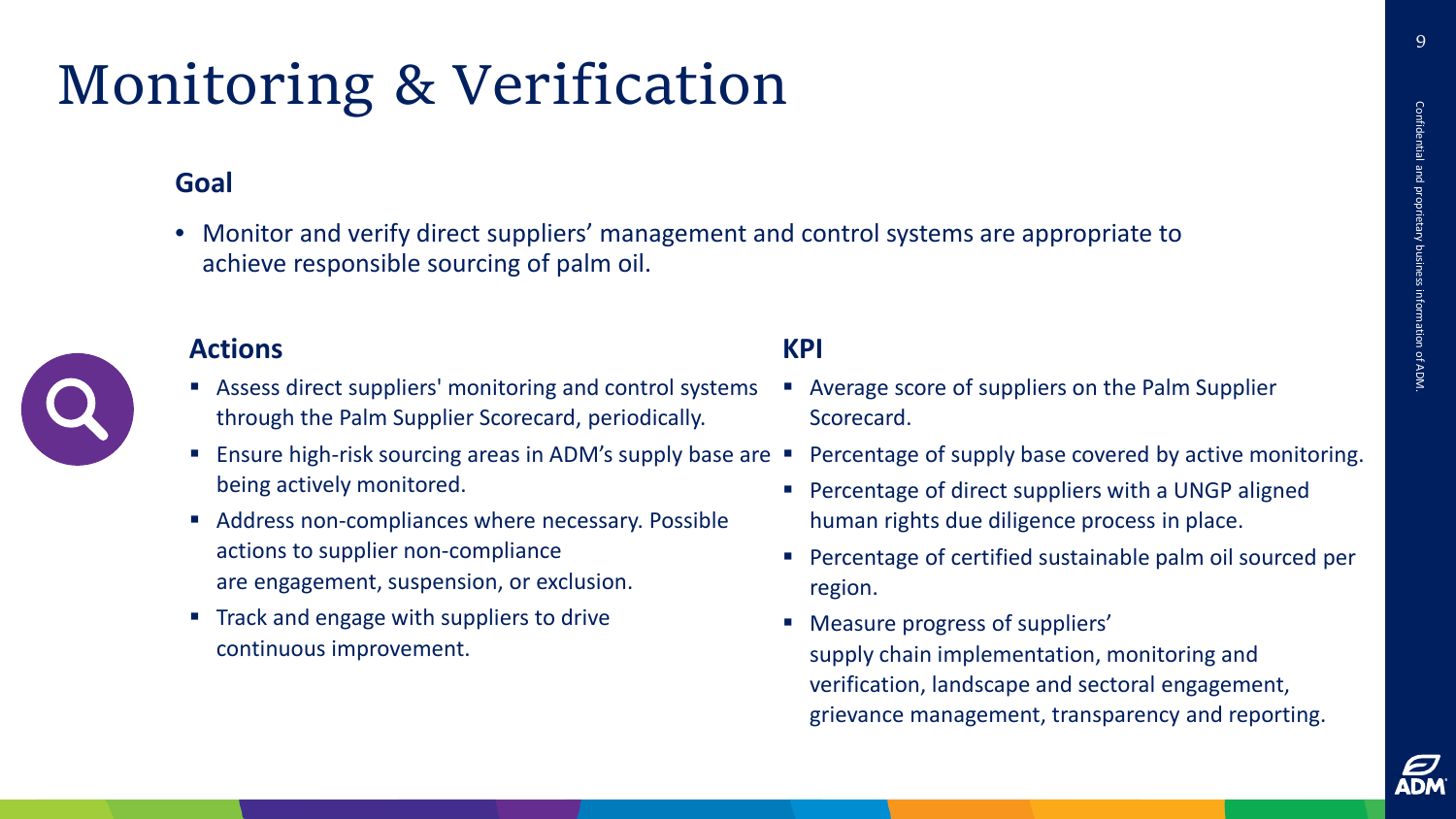10

## Reporting

#### **Goal**

• Communicate transparent progress and update stakeholders on ADM's palm oil journey

#### **Actions**



- Report progress on the palm oil action plan semiannually.
- **Publish updates of the mill list and traceability** information semi-annually.
- Update grievance log monthly.
- **Report using the No Deforestation, Peat, Exploitation** Implementation Reporting Framework (NDPE-IRF) with direct suppliers to ensure all volumes are covered by the NDPE-IRF reporting.

- Reports available on the *[Sustainability Progress Tracker](https://www.adm.com/sustainability/sustainability-progress-tracker)* webpage.
- **Traceability scores and mill list.**
- Number or percentage of grievances by category: under investigation, monitoring, suspended, closed.
- **Percentage of volumes covered by NDPE-IRF reporting.**